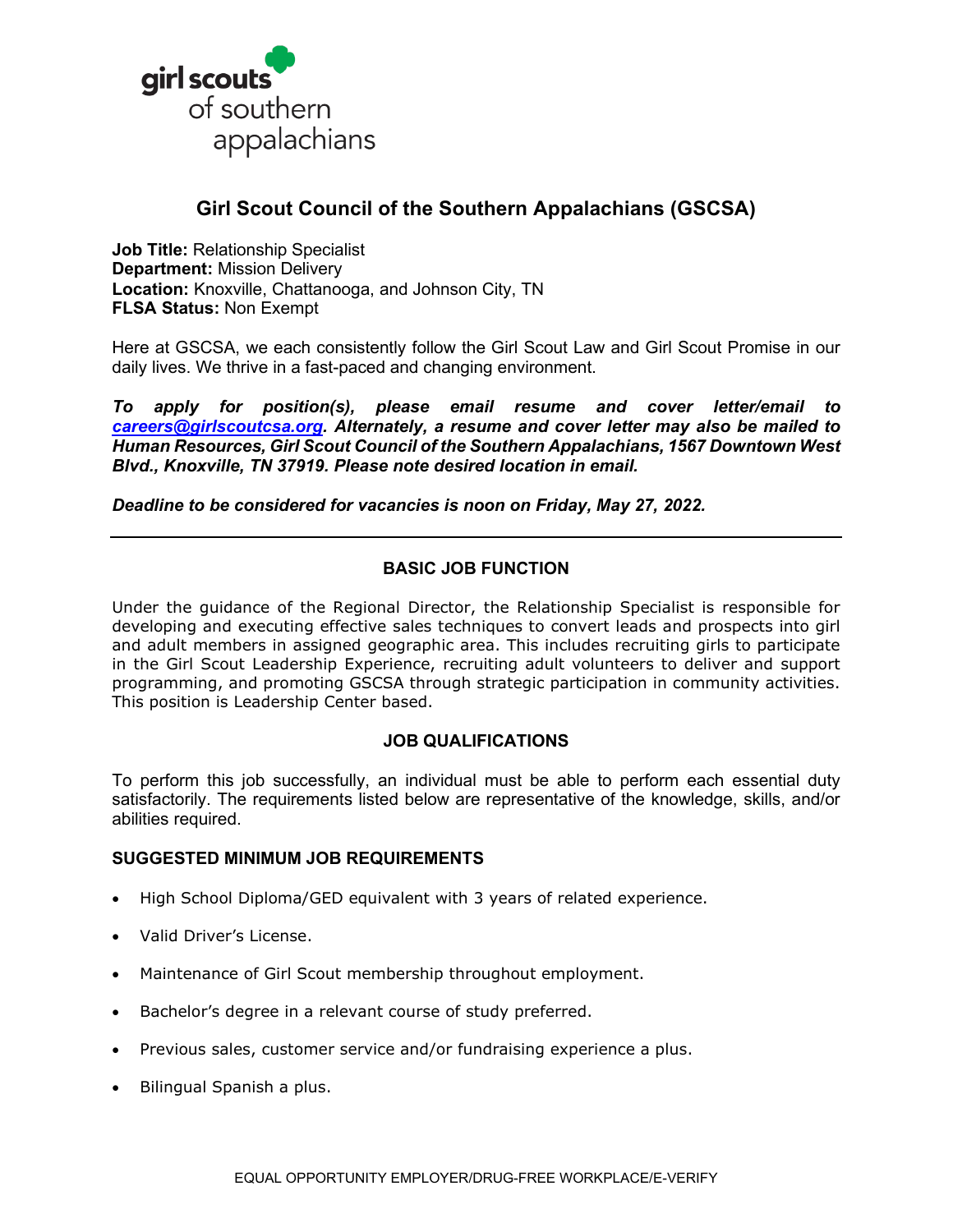### **KNOWLEDGE, SKILLS AND ABILITIES**

- Excellent phone and cold-calling skills
- Strong organizational skills and attention to detail.
- Strong customer service and teamwork skills.
- Strong written and oral communication skills.
- Ability to prioritize workflow and meet deadlines.
- Ability to speak in public and on the telephone with confidence and professionalism.
- Ability to embrace change and strive for continual professional development.
- Proficiency in Microsoft Office and customer relationship management (CRM) software, such as Salesforce.com, effectively.
- Ability to role model GSCSA culture and represent Girl Scouting in a professional manner.

#### **PHYSICAL DEMANDS**

The physical demands described here are representative of those that must be met by an employee to successfully perform the essential functions of this job. Reasonable accommodations may be made to enable individuals with disabilities to perform the essential functions.

- Sufficient eye-to-hand coordination to successfully operate a computer keyboard.
- Sufficient visual acuity to make appropriate judgments with regard to written materials.
- Ability to communicate orally and in writing.
- Ability to exert up to 20 pounds of force, frequently, and/or up a negligible amount of force constantly to move objects.
- Ability to work extended hours, nights, and weekends as necessary to support events/programs.
- Ability to travel within Council service area as needed.
- Other demands, as determined by the Council.

#### **KEY RESPONSIBILITIES**

- Assists in achieving the Council's corporate goals for girl and adult membership by successfully implementing membership strategies in designated geographic areas.
- Communicates with members, makes outbound calls to potential members and follows up on leads in a timely fashion.
- Sources new members through inbound lead follow-up and outbound cold calls and emails.